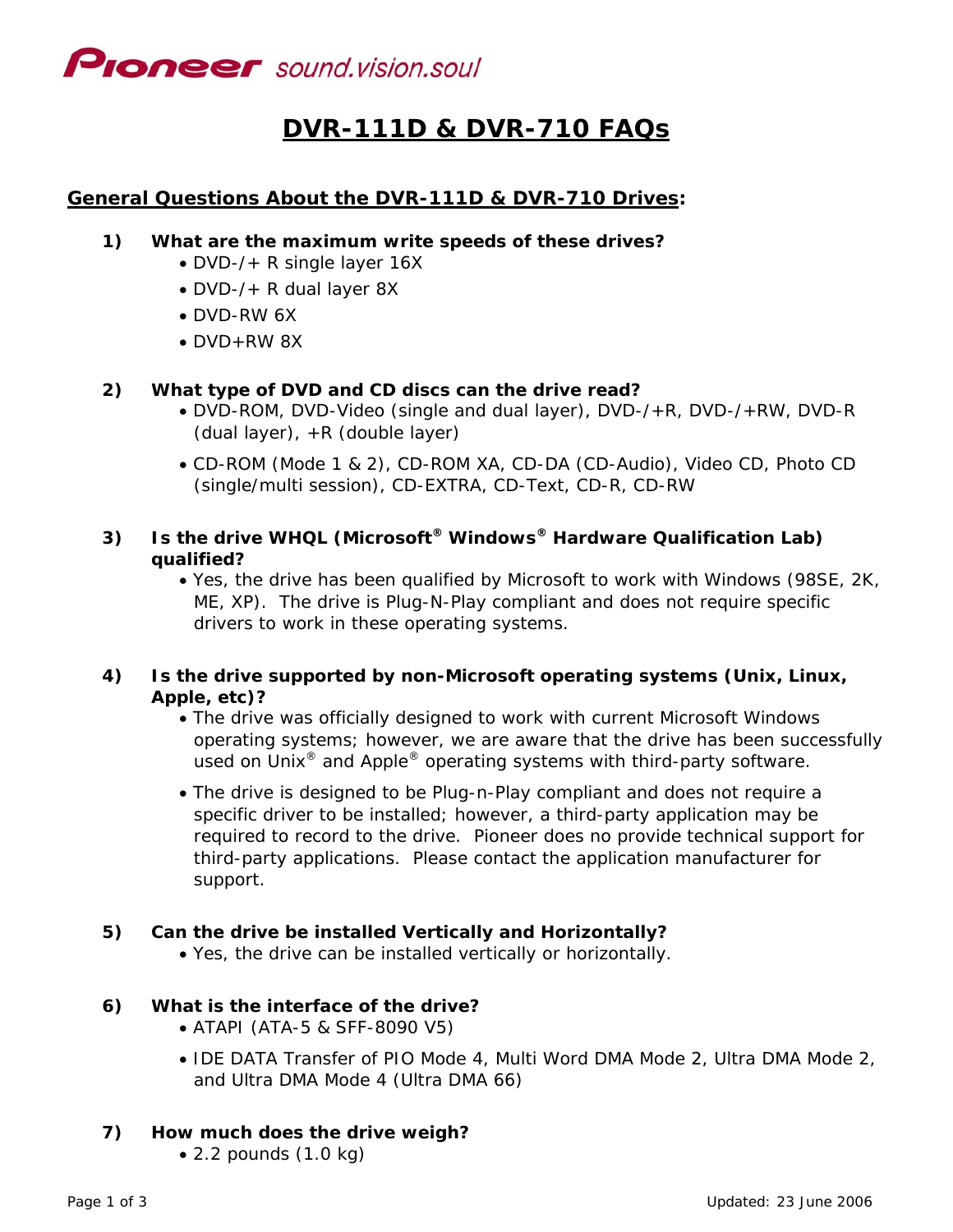

# **8) Can the drive set/record a region code on a DVD-/+R DVD-Video disc?**

• No, DVD recordable drives, like the R110 cannot set region codes on DVD recordable videodiscs.

### **9) Can the drive be used as a replacement unit in a duplicator?**

• Pioneer highly recommends that you contact your duplicator manufacturers to see if they have qualified the Pioneer Recordable drive for that specific duplicator, before proceeding.

# **10) What type of ribbon cable should be use to connect the drive to a PC?**

• There are two types of ribbon cables normally available: a standard 40 conductor cable, and a UDMA 80 conductor cable. Pioneer recommends the UDMA 80 conductor type of cable for proper performance of the DVR-111D or the DVR-710 drive.

# **11) Is it ok to clean the drive with a cleaning disc?**

• Pioneer does not recommend the use of cleaning disc products for DVD drives. These discs were originally designed for CD drives and could damage the DVD drive. If the unit looks very dirty/dusty and is not under warranty, you might try a short blast of Electronics-grade (sterile, filtered, moisture-free) canned air aimed at the center of the drive to see if that will resolve the issue, otherwise it would be best to have the drive serviced.

#### **12) Does the drive support credit card-shaped or unique-shaped discs?**

- No, the drive supports circular 120MM and 80MM disc types only.
- An 80MM disc cannot be used when the drive is vertically mounted.

# **General Questions About DVD Recording Technology:**

#### **13) How can I get the full 4.7 GB of data on a disc?**

• The total usable disc space available on 4.7GB DVD-R/RW media is approximately 4.37 Gigabytes. The apparent discrepancy is because DVD formats use one billion bytes (1000 x 1000 x 1000) to represent a gigabyte, whereas traditional data storage calculations use a 1024 x 1024 x 1024 value. This amounts to an apparent 7% difference in the total number of bytes when DVD capacities are compared with the traditional calculation; in other words, 4.37 GB =  $4.7$  billion byte.

#### **14) Can stickers or labels be used on DVD recordable discs?**

• Labels can cause the disc to become unbalanced and are not recommended. This imbalance may damage the drive. Pioneer recommends the use of printable DVD-R/RW media.